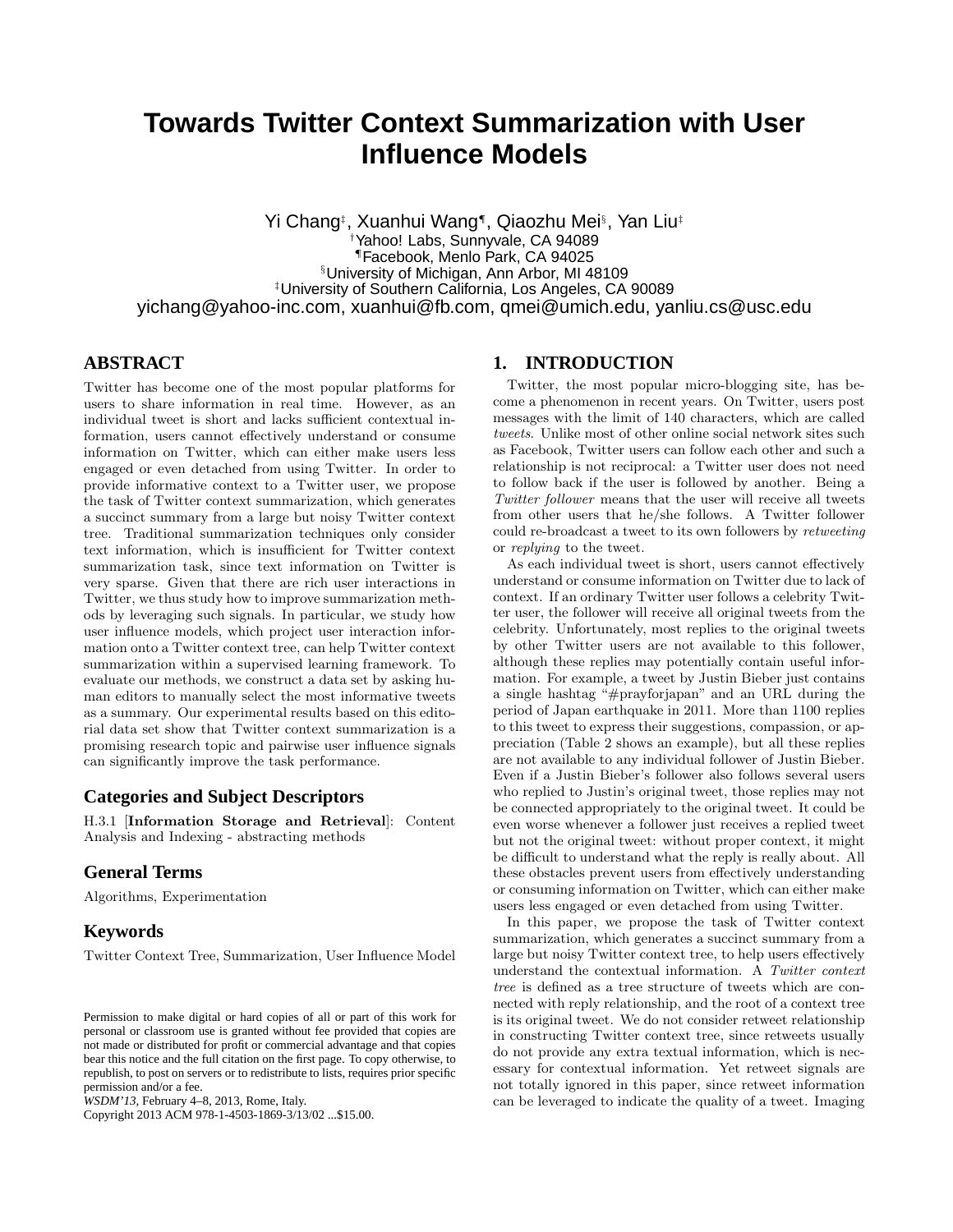a Twitter user receives either a root tweet or a replied tweet from its followees, we can identify the context tree that it belongs to, and automatically generate a summary out of it. The generated summary would be presented in a succinct form along with the tweet, which helps the user to quickly understand the whole contextual information. In the real application, we always keep the root tweet as part of the summary since it provides critical information in terms of context, however, we exclude the root tweet in evaluating the summarization accuracy.

An intuitive approach for the task of Twitter context summarization is to apply traditional text-based methods which are either abstraction or extraction [22, 15]. In the extraction based methods, we can treat each tweet as a sentence, a Twitter context tree as a document. However, the major challenges of extraction based Twitter context summarization include: 1) Tweet texts are short and informal, thus a Twitter context tree could contain too much noisy data; 2) There are rich interactions among Twitter users, which can be potentially useful to generate high quality summary. Unfortunately, text-based summarization methods are not designed to leverage such type of information.

To improve Twitter context summarization, our main idea is to leverage user influence models, which project user interaction information onto a Twitter context tree. There are mainly two types of user influence models, called pairwise user influence model and global user influence model: the former considers pairwise influence between two entities, while the latter investigates the influence among all entities. For the task of Twitter context summarization, we explore the pairwise user influence between the Twitter user generating the root tweet and any Twitter user sending replies, using Granger Causality influence model [12]. If a user is strongly influenced by the user generating the root tweet, chances are his replies are strongly coherent with the root tweet, and such a reply is more likely to be an appropriate summary candidate than other replies. A global user influence model investigates the relative importance of each user via user interactions among them. Intuitively, the more important user would less likely to generate a low quality tweet. In this paper, we will use PageRank algorithm [4] to generate the propagated global user influence signals.

Both text-based signals and user influence signals are represented as features, and we further propose to combine them in a supervised learning framework. To evaluate our methods, we construct a data set by asking editors to manually select the most informative tweets as a summary. Our experimental results based on this editorial data set show that Twitter context summarization is a promising research topic, and pairwise user influence signals can significantly improve the task performance. In real application, we could still rely on the supervised learning method with a relatively small training data, since non-text features are very limited.

The rest of the paper is organized as follows. We first review the related work in Section 2, and then analyze characteristics of Twitter context trees in Section 3. We introduce user influence models in Section 4, and describe our methods of summarization with different type of features in Section 5. The editorial data is described in Section 6 and our experimental results are presented in Section 7. Finally, we conclude our paper in Section 8.

#### **2. RELATED WORK**

Text summarization [15] has been a well established research area in the last decades. Recent research has been focused on summarization beyond textual information, such as using clickthrough data for web-page summarization [27], using temporal information for summarization [31], leveraging reviews or comments for opinion summarization [19], learning to rank for summarization [26], etc.

Most of the prior work on Twitter data summarization are about topic level summarization. Clustering algorithms are introduced [14] to explore the topic of multi-post extractive Twitter summarization, with frequency based, graph based, and cluster based methods, to select multiple posts that conveyed information about a given topic without being redundant. However, without leveraging user interaction information in Twitter, the simple frequency based summarizer produced the best results both in F-measure scores. Chakrabarti and Punera [7] formalized the problem of summarizing event-tweets and give a solution based on learning the underlying hidden state representation of the event via Hidden Markov Models, which is proposed to complement Twitter stream event detection problem [21]. Brendan O'Connor et. al. [20] presented a demo system to summarize sentiment based on syntactic filtering and near-duplicate detection. Sharifi et al. [25] summarized Twitter hot topics through finding the most commonly used phrase that encompasses the topic phrase. Unfortunately, rich user interaction signals are ignored in these papers.

Existing studies on Twitter influence are based on Twitter users, tweets or Twittersphere. Bakshy et al. [2] investigated the attributes and relative influence based on Twitter follower graph, and concluded that word-of-mouth diffusion can only be harnessed reliably by targeting large numbers of potential influencers, thereby capturing average effects. Hopcroft et al. [13] studied the Twitter user influence based on two-way reciprocal relationship prediction. Weng et al. [29] extended PageRank algorithm to measure the influence of Twitter users, and took both the topical similarity between users and link structure into account. Kwak et al. [16] study the topological and geographical properties on the entire Twittersphere and they observe some notable properties of Twitter, such as a non-power-law follower distribution, a short effective diameter, and low reciprocity, marking a deviation from known characteristics of human social networks.

#### **3. TWITTER CONTEXT TREE ANALYSIS**

In our task, a Twitter context tree is constructed by tweets connected with reply relationship, and the root of the context tree is its original tweet. Twitter context trees are also called Twitter conversations in [23], and the authors revealed the size of the majority of trees is very small and the distribution of the tree sizes roughly follows a power law. In this section, we conduct further analysis on the Twitter context trees with respect to temporal growth and depth distributions.

For the task of Twitter context summarization, we are more interested in those large Twitter context trees to which summarization is more desired. In our analysis, we collect 40,583 large Twitter context trees from March 7th to March 20th in 2011. Each context tree contains more than 100 tweets, and overall there are 9.4 millions tweets. Among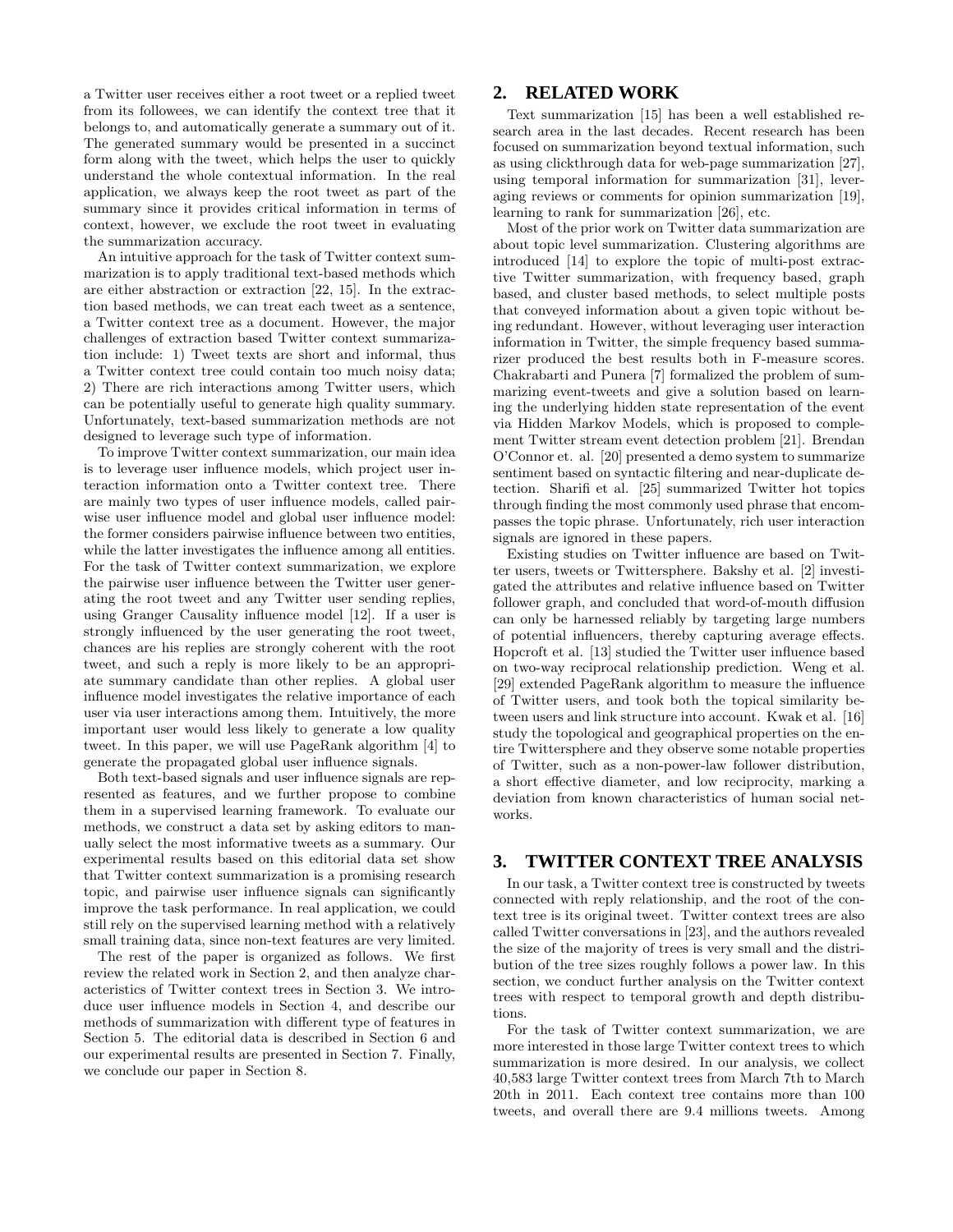

Figure 1: Statistics of Large Twitter Context Trees

them, 833 out of 40,583 Twitter context trees contain more than 1000 tweets, and the largest context tree contains 17,084 tweets. Based on these 40,583 context trees, we have some interesting observations as follows.

Given that Twitter is a real-time service, we first analyze the temporal growth of the Twitter context tree in Figure 1(a) where y-axis is the the number of tweets and x-axis is the relative temporal distance from the original tweets, measured by hours. Overall, about  $63.18\%$  of replies are generated within the first hour, which shows that Twitter can propagate information quite fast and a meaningful context tree can be formed very quickly. Interestingly, the number of replied tweets forms a declining wave curve over time. A close look at the two adjacent peaks shows that the gap is about 24 hours, which corresponds to the daily patterns of Twitter usage: there are more users during the days but less users during the late nights.

The next question is whether the tree structure can help the summarization task. Figure 1(b) shows the cumulative distribution of the number of tweets over depth in context trees, assuming the root of each tree has the depth of 0. Surprisingly, the structures of these Twitter context trees are highly skewed, and more than  $75\%$  of tweets are at depth 1. This means that most tweets reply to their corresponding root tweets directly, and the interactive dialogs are not popular on Twitter. In the other word, there is very few real dialog-based conversations on Twitter, therefore we prefer to call those trees as Twitter context trees, instead of Twitter conversations.

One presumable reason of the shallow tree structure is the loose organization of Twitter information, as Twitter fails to offer interesting replies for users to interact with, or provides little context of a reply for users to understand, as we discussed in Section 1. Although the deepest paths can reach 407 levels, those deep paths only account for a tiny fraction. Figure 1(b) suggests that that most context trees are wide and shallow. For the task of Twitter context summarization, it is difficult to leverage context tree structure information to extract a dialog snippet as the summary of the context tree. Therefore, in this paper, we ignore dialog information, and organize all tweets within a Twitter context tree as a stream of tweet candidates.

In addition, as the dialog information cannot be effectively used, the information extracted from each Twitter context tree is very limited. Therefore, it is necessary for us to leverage information beyond each individual context tree.

#### **4. USER INFLUENCE MODELS**

Twitter, as one of the most important micro-blogging platforms, contains rich user interaction information, which can be leveraged to improve Twitter context summarization. As the user interactions extracted from each Twitter context tree is limited, in this paper we mainly explore those user influence signals which can be derived from the data beyond each Twitter context tree. There are mainly two types of social influence models, called pairwise user influence model and global user influence model: the former considers pairwise influence between two Twitter users, while the latter investigates the influence among all Twitter users.

## **4.1 Granger Causality Influence Model**

Granger Causality Influence Model is a time series based pairwise influence model for mining causality. The motivation of using this influence model for summarization is: if we could mine the causality relationship between two Twitter users based on time series data, we can know that a user  $u$ has strong influence on a user  $v$ ; in this case, when  $u$  issues a tweet and causes a big Twitter context tree, those tweets in the context tree published by  $v$  are more likely to be a summary candidate than other tweets.

Granger Causality is originally proposed in the area of econometrics [12], and its basic idea is that a cause should be helpful in predicting its future effects, beyond what can be predicted solely based on its past values. That is to say, a time series data x is to Granger cause another time series data  $y$ , if and only if regressing for  $y$  in terms of both past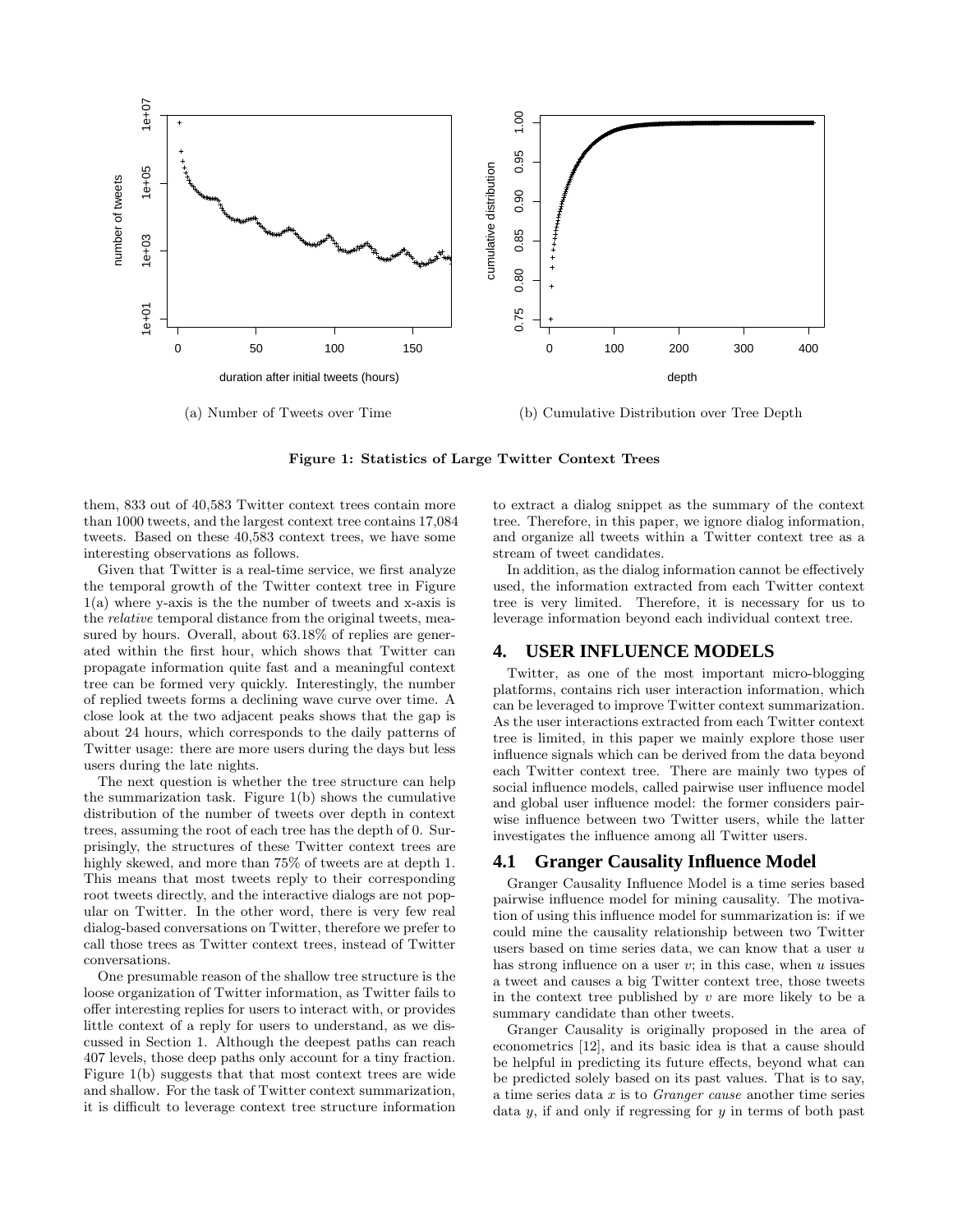values of  $y$  and  $x$  is statistically significantly more accurate than regressing for  $y$  in terms of past values of  $y$  only. Let  ${x_t}_{t=1}^T$  to be lagged variables of x and  ${y_t}_{t=1}^T$  for y, and let  $\vec{x}_t$  denote, in general,  $\langle x_i \rangle_{i=1}^t$ . T is the predefined window size.

$$
y_t \approx A \cdot \vec{y}_{t-1} + B \cdot \vec{x}_{t-1} \tag{1}
$$

$$
y_t \approx A \cdot \vec{y}_{t-1} \tag{2}
$$

After performing these 2 regressions, and then applying a significance test, if the regression model from equation (1) is statistically significantly better than the regression model from equation (2), then  $x$  is called a Granger cause of  $y$ .

In particular, we implement Lasso-Granger method [1], which applies regression to the neighborhood selection problem, given the fact that the best regression result for that variable with the least squared error will have non-zero coefficients only for those variables in the neighborhood. The Lasso algorithm use an L1-penalty term, and its output  $\vec{w}$ minimizes the sum of average squared error of regression, plus the L1-norm of the coefficients,

$$
\vec{w} = \operatorname{argmin}_{\mathcal{H}} \frac{1}{\sum_{(\vec{x}, y) \in S} |\vec{w} \cdot \vec{x} - y|^2 + \lambda ||\vec{w}||_1}
$$
(3)

where  $S$  is the input data,  $n$  is the number of data points in S, and  $\lambda$  is a weight parameter to be tuned. Algorithm 1 summarizes the Lasso Granger method in details. We use  $Laq(X,T)$  to denote the lagged version of data X;  $Fully ConnectedFeatureGraph(X)$  denotes the fully connected graph defined over the features;  $Lasso(y, X^{lag})$  denotes the set of temporal variables receiving a non-zero coefficient by the Lasso algorithm.

| Algorithm 1 Lasso Granger Method         |  |
|------------------------------------------|--|
| <b>Procedure:</b> Lasso-Granger $(X, T)$ |  |

1:  $X^{lag} \leftarrow Lag(X, T)$ 

2: 
$$
G = \langle V, E \rangle \leftarrow FullyConnectedFeatureGraph(X)
$$

3: 
$$
w^y = Lasso(y, X^{lag}), y
$$
 is the root of Tree D

- 4: for  $(x, y) \in E$  do
- 5: orient  $(x, y)$  as  $x \to y$ , if  $x_t \in w^y$  for some t but  $y_t \notin w^x$  for all t
- 6: orient  $(x, y)$  as  $y \to x$  if  $y_t \in w^x$  for some t but  $x_t \notin w^y$ for all  $t$
- 7: place an un-oriented edge  $(x, y)$   $x \leftrightarrow y$ , if  $x_t \in w^y$  for some t and  $y_t \in w^x$  for some t
- 8: place no edge between  $(x, y)$ , otherwise
- 9: end for
- 10:  $\mathbf{return} \; G_{feature}^{causal}$

In this paper, we run Lasso Granger method for each Twitter context tree to explore the Granger cause between the Twitter user of root tweet and any replied Twitter user. We collect all tweets, from March 7th to March 20th 2011, posted by every Twitter user who appears in the 10 context trees, which is described on Section 6 in details. Overall, there are 6.5 million extra tweets collected, which is far beyond the local information within the context trees. We treat all tweets posted by a user within a day as one document, and run LDA [3] to generate a topic probability vector for each day, which is a data point in our time series data for the user. Empirically, we choose the LDA topic number to be 5, and set window size  $T$  to be 3, and then generate a feature vector, called Granger Causality influence feature for all the users.

#### **4.2 Pagerank Influence Model**

Pagerank Influence Model is a user influence model based on the relationship among Twitter users. It measures how influential a user is with respect to general Twitter users. There are mainly 3 different relationship among Twitter users, follower relationship, reply relationship, and retweet relationship. Follower relation attracts most existing researches [2, 16, 29]. Unfortunately, such a relationship is not readily available. What's more, [28] showed that reply or retweet graphs can carry more topical relevance than follower graph. Therefore, we focus on reply and retweet relationship in this paper. We construct the reply or retweet relations between users within the same context tree based on user-user activity, and all these relations are directed. For each user  $u$ , it has a directed edge to each user  $v$  if  $u$ has a reply or a retweet to v's tweet in our twitter data and thus we can have a global user graph G.

Intuitively, if a user has been replied or retweeted by many users, a natural assumption is that a tweet published by this user will likely influence all those users and thus its influence is higher. In the task of Twitter context summarization, those tweets whose authors have high influence would be preferred to be selected in the summary. To capture this, we build the following projected graph for twitter tree D:  $G_D = (V_D, E_D)$ , where  $V_D$  is the set of authors of tweets in D and  $E_D$  is the projected graph from G on  $V_D$ :

$$
E_D = \{(u, v) | u \in V_D, v \in V_D, (u, v) \in G\}.
$$

Thus, for each Twitter context tree, we can construct an adjacent matrix  $M$  to represent  $G_D$ . To capture the user influence, we apply the PageRank algorithm [4]: Assume  $\hat{M}$ is row normalized matrix and we can compute the following equation as

$$
\vec{\pi} = \vec{\pi} \cdot [(1 - \gamma)\hat{M} + \frac{\gamma}{|V_D|} \vec{e} \cdot \vec{e}^T],
$$

while  $\vec{\pi}$  is the vector of PageRank score,  $\vec{e}^T$  is the transpose of  $\vec{e}$ , and  $\vec{e}$  is a column vector with each entry as 1 and  $\gamma$  is a parameter (usually 0.15) to make the solution stable. Each entry in  $\vec{\pi}$  corresponds to the estimation of the author's influence within the Twitter context tree.

## **5. SUMMARIZATION METHOD**

Besides user influence signals introduced on Section 4, we also include text-based signals, popularity signals and temporal signals to provide a solid experimental baseline. In addition, we introduce how to utilize different types of signals in a supervised learning framework for summarization in details.

#### **5.1 Text-based Signals**

Traditional summarization tasks are purely text-based approaches and there are quite a few mature methods [15, 9, 17]. Among them, the centroid based method, although simple, is one of the most effective and robust ones for textbased summarization [22]. We will also compare it with many other text-based methods in the our task. In this paper, we assign scores to a candidate tweet based on the following two centroid-based methods. For each tweet  $d$  in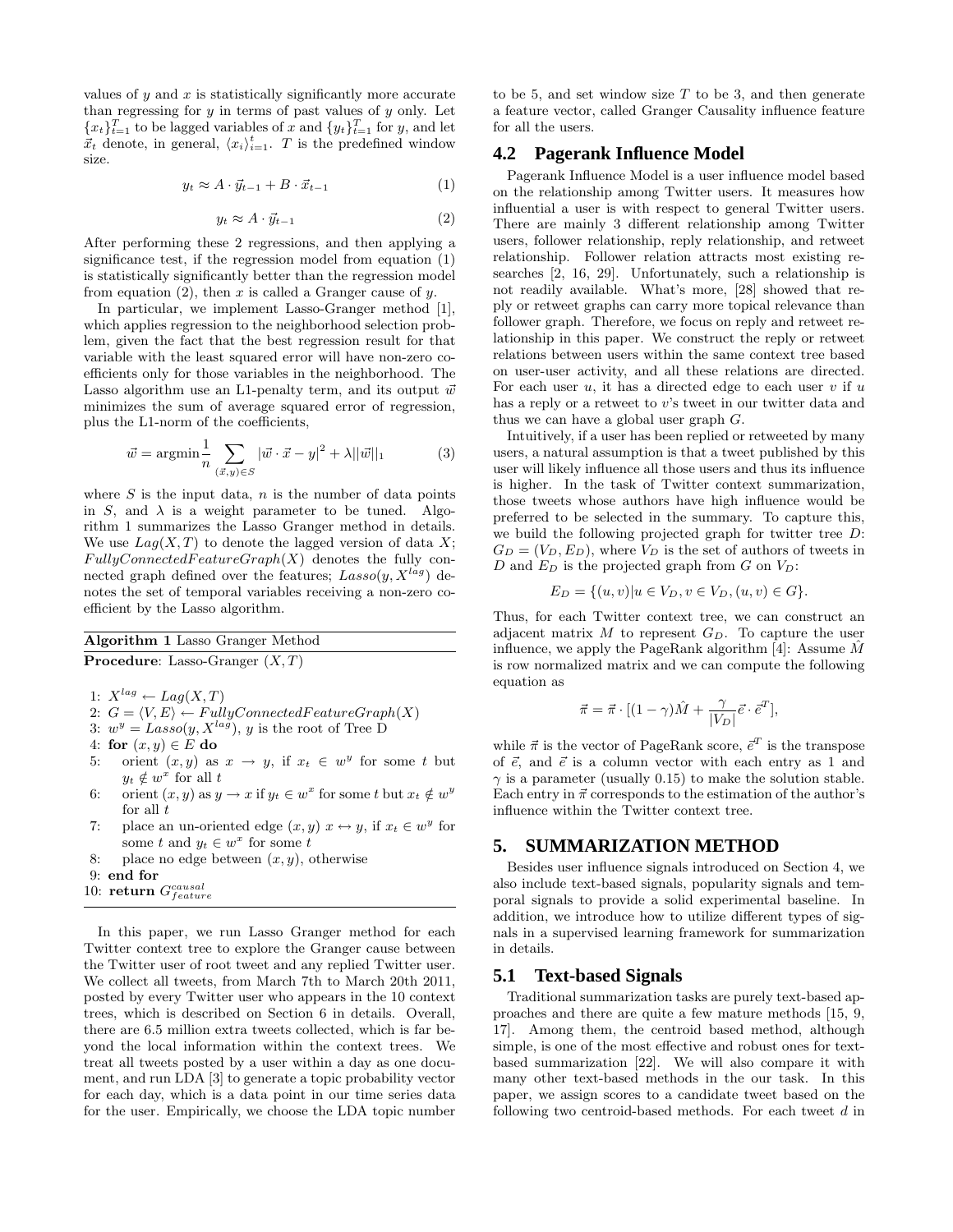a tree D, we represent it as a TFIDF vector  $\vec{d}$  in the vector space model [24], and then compute similarity to the root vector  $\vec{r}$ , and similarity to the centroid vector  $\vec{c}$ , which is defined as

$$
\vec{c} = \frac{\sum_{d \in D} \vec{d}}{|D|}.
$$

We use the commonly used cosine similarity in our paper to assign two features for each d.

$$
\cos(\vec{d}, \vec{r}) = \frac{\vec{d} \cdot \vec{r}}{||\vec{d}|| \cdot ||\vec{r}||}
$$
 and 
$$
\cos(\vec{d}, \vec{c}) = \frac{\vec{d} \cdot \vec{c}}{||\vec{d}|| \cdot ||\vec{c}||}.
$$

We thus name these features as SimToRoot and Centroid respectively, to leverage the text information: the similarity to the root tweet is to measure how much a tweet would be related to the initiator's content; the similarity to the centroid is to measure how representative a tweet is with respect to the whole tree.

#### **5.2 Popularity Signals**

Popularity is an important factor to Twitter context summarization. On the one hand, those popular tweets, if selected as part of the context summary, would benefit more users to find direct context; on the other hand, for those tweets with higher popularity, chances are that their quality is better. Although popularity does not immediately mean high quality but they can be positively correlated. In this paper, we consider 3 types of signals representing tweet popularity: number of replies, number of retweets, and number of followers for a given tweet's author. All these signals can be directly extracted from the Twitter context trees as features. Yet these popularity features are highly skewed, e.g., the followers of a popular elite Twitter user could reach tens of millions, while most of the long tail Twitter users barely have more than 100 followers. In this paper, we normalize these popularity signals with corresponding z-score,

$$
z_i = \frac{x_i - \mu}{\sigma}
$$

where  $\mu$  is the mean of the vector  $\vec{x} = [x_1, x_2, \ldots],$  and  $\sigma$ denotes its standard deviation.

#### **5.3 Temporal Signals**

Temporal signals can also provide valuable information for Twitter context summarization due the real-time characteristics of Twitter. According to Figure 1(a), 63.18% of replies are generated within the first hour, and the number of replies declines quickly over time. Therefore, for a context tree summary, its temporal distribution should be similar to the overall temporal distribution of the Twitter context tree. In this paper, we first fit the age of tweets in a context tree into an exponential distribution. Then for each tweet, we compute its temporal signal as the likelihood of sampling its age from the fitted exponential distribution. Intuitively, this will give a high score for those replies which appear earlier in the context tree.

Note that geographical information can be also considered as informative signals. We do not explore it in this paper mainly because the information is not available in our data set. The geographical information is usually associated with Twitter users (not individual tweet) and some past work [8] showed that only 26% of the users have their locations at the city level. Predicting the geographical information is possible but can be highly involved and we leave this exploration as future work.

#### **5.4 Supervised Learning Framework**

Given the above signals, we could convert them as features, then cast the Twitter context summarization task into a supervised learning problem. After training a model, we could predict a few tweets as its summary for all tweets in a new context tree. As the positive examples and negative examples in the training data are highly skewed, non linear SVM [5] performs poorly. In this paper, we choose Gradient Boosted Decision Tree (GBDT) algorithm [10] to learn a non-linear model.

GBDT is an additive regression algorithm consisting of an ensemble of trees, fitted to current residuals, gradients of the loss function, in a forward step-wise manner. It iteratively fits an additive model as:

$$
f_r(x) = H_r(x; \Theta) + \lambda \sum_{r=1}^{H} \beta_r H_r(x; \Theta_r)
$$

such that certain loss function  $L(y_i, f_H(x+i))$  is minimized, where  $H_r(x; \Theta_r)$  is a tree H at iteration r, weighted by parameter  $\beta_r$ , with a finite number of parameters,  $\Theta_r$  and  $\lambda$  is the learning rate. At iteration r, tree  $H_r(x;\beta)$  is induced to fit the negative gradient by least squares. That is

$$
\hat{\Theta} := \mathrm{argmin}_{\beta} \sum_{i}^{N} (-G_{ir} - \beta_r H_r(x_i); \Theta)^2
$$

where  $G_{ir}$  is the gradient over current prediction function

$$
G_{ir} = \frac{\partial L(y_i, f(x_i))}{\partial f(x_i)} \Big|_{f=f_{r-1}}
$$

The optimal weights of trees  $\beta_t$  are determined by

$$
\beta_r = \text{argmin}_{\beta} \sum_{i}^{N} L(y_i, f_{r-1}(x_i) + \beta H(x_i, \theta))
$$

#### **6. EDITORIAL DATA SET**

To the best of our knowledge, there is no data set available to evaluate Twitter context summarization. Thus, we conduct a pilot study to construct such an editorial data set in our work.

As celebrities are highly influential in Twitter [30], celebrities initiated tweets would lead to large context trees. We manually select 10 Twitter context trees from March 7th to March 20th, 2011. Among these 10 context trees, 4 are initiated by Lady Gaga, who is the most popular elite user on Twitter, and 6 are initiated by Justin Bieber, who is extremely popular among teenagers. From another perspective, 4 out of 10 context trees are about Japan Tohoku earthquake and tsunami, another 4 context trees are related to music shows, while the remaining 2 are just gossip context trees. The largest context tree contains 11,394 tweets, and the smallest context tree includes 1,106 tweets. On average, there are 4,265 tweets among these 10 context trees, yet they are very wide and shallow: assuming the root of each tree has the depth of 0, 91.43% of these tweets are at depth 1, although the deepest branch has a depth of 54, the average depth is only 1.33.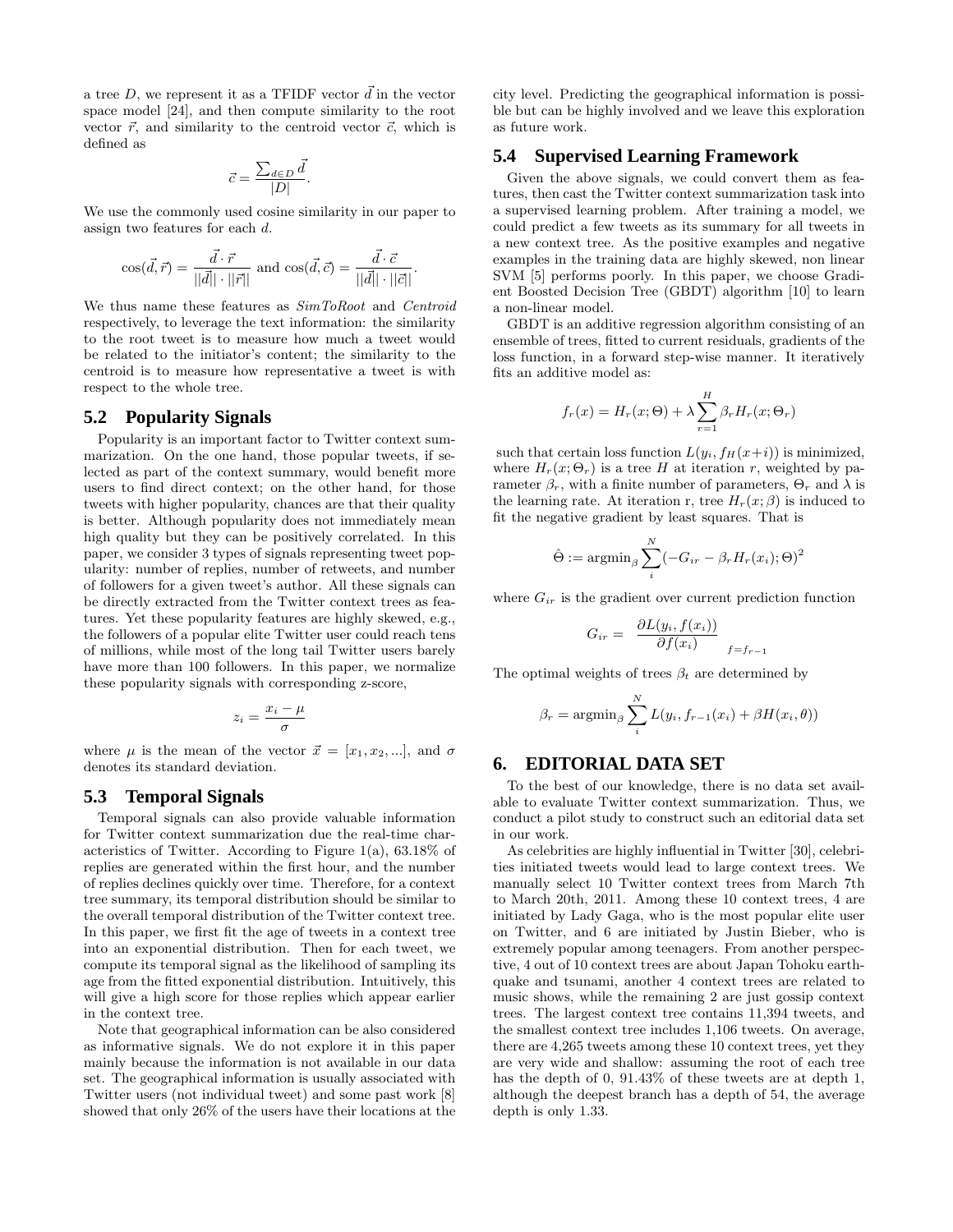|           | Editor 1 | Editor 2 | Editor 3 | Editor 4 | Editor 5 |
|-----------|----------|----------|----------|----------|----------|
| Editor 1  |          | 0.295    | 0.239    | 0.307    | 0.239    |
| Editor 2  | 0.433    |          | 0.317    | 0.433    | 0.283    |
| Editor 3  | 0.292    | 0.264    |          | 0.361    | 0.236    |
| Editor 4  | 0.458    | 0.441    | 0.441    |          | 0.305    |
| Editor 5  | 0.276    | 0.224    | 0.224    | 0.237    |          |
| Consensus | 0.618    | 0.552    | 0.539    | 0.618    | 0.447    |

Table 1: Consistency among the editors and with the Consensus.

| Time  | Tweet Content                                                                                      |
|-------|----------------------------------------------------------------------------------------------------|
| 00:00 | $\#$ prayforjapan http://youtu.be/o9tJW9MDs2M                                                      |
| 02:03 | Quastinbieber i can't listen to #pray without crying; i hope people are thinking about #japan with |
|       | your song in mind.                                                                                 |
| 03:09 | Ojustinbieber I love that you care for japan and they are in everyones prayers lets get others to  |
|       | notice the devastation it has caused $\# \mathrm{PRAY}$                                            |
| 04:43 | @justinbieber An assembly at school was about you and your charity workit changed so many          |
|       | peoples opinions &It3 $#$ prayforjapan x                                                           |
| 06:26 | Ojustinbieber PRAY is by far one of the most genuine songs I've heard in a while. Well played sir. |
|       | $\#$ prayforjapan                                                                                  |
| 07:00 | Quistinbieber Don't be afraid of how big the TSUNAMI is. Show to the Tsunami how BIG your          |
|       | GOD is. Lets #PRAYFORJAPAN. Have faith. trust GOD                                                  |
| 16:34 | Quistinbieber Hi! I live in Tokyo, Japan. We are still scared. We need your help!! #NeverSayNever  |

Table 2: An Example of Twitter context tree Summary

One goal of this pilot study is to assess the difficulty of generating a summary by human. Thus, we only focus on the 10 trees but ask 5 human editors for judgements for every tree to study the inter-editor agreement. In our guideline, we ask each human editor to first read the root tweet and open any URL inside to have a sense of what the root tweet is about. Then, the editor scans through all candidate tweets to get a sense of the overall set of data. Finally, the editor selects 5 to 10 tweets ordered sequentially as the summary, which respond or extend the original tweets by providing extra information about it. Thus, for each tree, we will have 5 independent judgements. Comparing with many other data sets in NLP and IR community, this data set is relatively small. However, it is very difficult and timeconsuming to generate such a manual labeled data set, as each editor need to look through all tweets in a context tree to get a sense of topic at the beginning, and then go through each tweet carefully according to previously selected tweets to avoid duplication in the summary.

We study the inter-editor agreement by computing the asymmetric consistency measure as follows. Given two editors and their selected summary sets  $S_1$  and  $S_2$ , the two consistency measures are

$$
\frac{|S_1 \bigcap S_2|}{|S_1|} \text{ and } \frac{|S_1 \bigcap S_2|}{|S_2|}.
$$

Table 1 indicates the overall consistencies among these 5 editors. For example, for the pair of  $\leq$ Editor 1, Editor 2 $>$ , 0.295 means 29.5% sentences in the summary of Editor 1 are also included in the summary of Editor 2. Comparing with document summarization such as [27], Table 1 shows that Twitter context summarization is more difficult to human editors. Compared with a document which usually is written by a couple of authors in a more coherent way, a Twitter context tree is informal and less coherent given that many

users participate in the context tree without knowing what others have talked about.

In order to combat the relatively low consistency among different editors, we construct a consensus judgement set by only including those tweets which are selected by at least 2 editors. We end up with 6 to 9 tweets for each context tree. In the last row of Table 1, we show the consistency between the consensus and all the 5 editors. We can see that the consistency is improved a lot. In our experiments, we use the consensus data set as our ground truth to evaluate different methods.

Table 2 shows an example of Twitter context summary. Given a very short tweet by Justin Bieber, which only contains a hashtag and a URL, without clicking the URL, most of the users do not know what Justin is talking about. These 6 replied tweets selected by human editors extend the original tweets from diverse perspectives, which provide users enough context information to understand the original tweet. In addition, 5 out of 6 summary tweets are generated within the first 10 minutes, which convinces the importance of the temporal signal.

# **7. EXPERIMENTS**

We conduct our experiments using the editorial data set described in Section 6. Our main goal is to evaluate the usefulness of the user influence signals proposed for the Twitter context summarization task. As the root tweet provide critical information for a context tree, we should always keep the root tweet as part of the summary. In our experiment, we exclude the root tweet from both the editorial data sets and automatic generated summaries for summarization evaluation.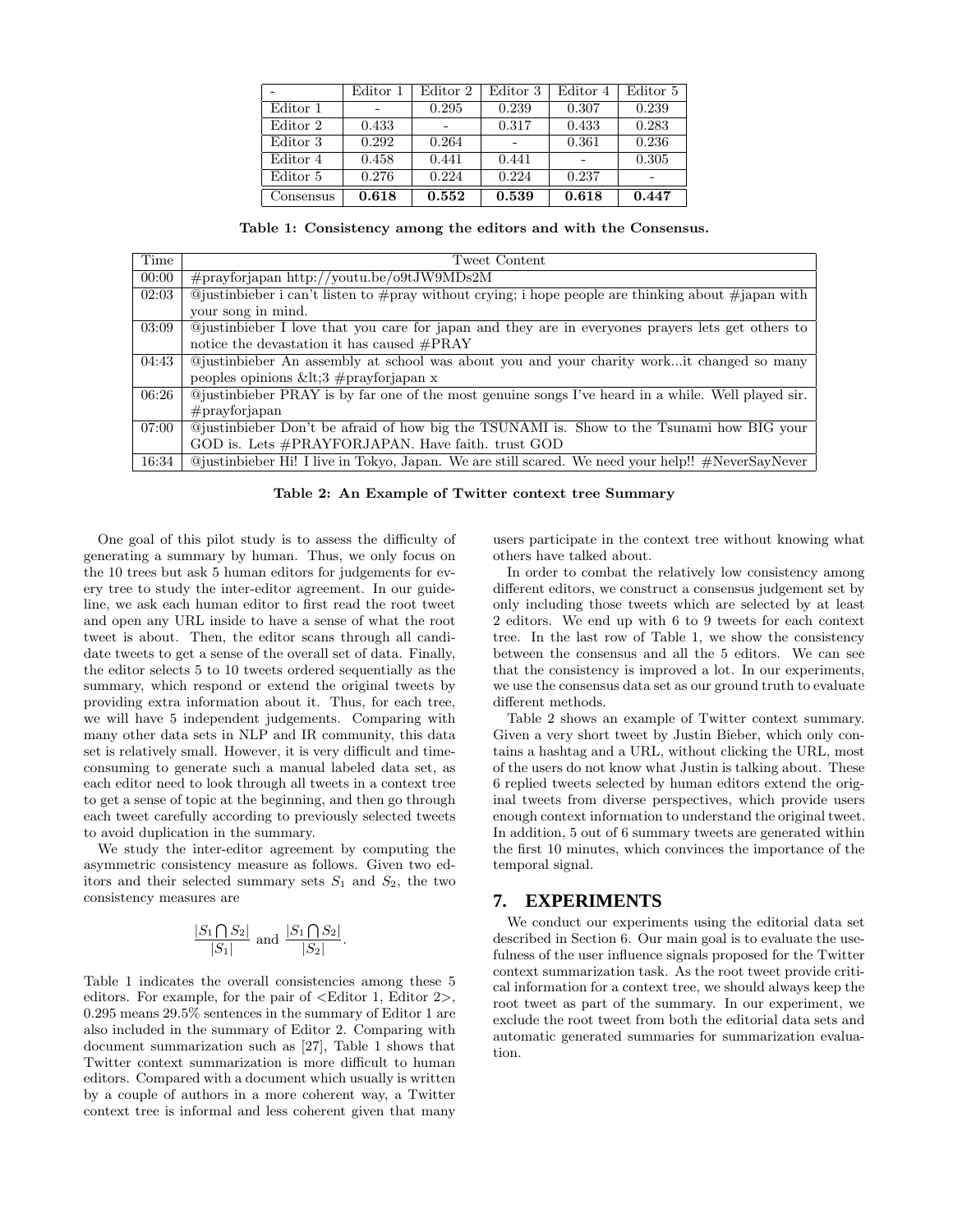## **7.1 Evaluation Metrics**

We use the ROUGE [18] package<sup>1</sup> to evaluate the generated summaries. ROUGE measures the overlapping units between the human labeled ground truth summaries and the algorithmic generated ones. The units can be  $n$ -grams or word sequences. Formally, given a summary  $S$  which consists of a few sentences and a human selected summary Shuman, ROUGE-n metrics are defined as:

Rec(ROUGE-n) = 
$$
\frac{\sum_{s \in S_{\text{human}}} \sum_{n\text{-gram}\in s} \text{count}_{\text{match}}(n\text{-gram})}{\sum_{s \in S_{\text{human}}} \sum_{n\text{-gram}\in s} \text{count}(n\text{-gram})}
$$

$$
Prec(ROUGE-n) = \frac{\sum_{s \in S_{\text{human}}} \sum_{n\text{-gram}\in s} \text{count}_{\text{match}}(n\text{-gram})}{\sum_{s \in S} \sum_{n\text{-gram}\in s} \text{count}(n\text{-gram})}
$$

$$
F(ROUGE-n) = \frac{2 \times Prec(ROUGE-n) \times Rec(ROUGE-n)}{Prec(ROUGE-n) + Rec(ROUGE-n)}
$$

where  $count_{match}(n-gram)$  is the maximum number of ngram co-occurring in both  $S$  and  $S_{\text{human}}$ ; count(n-gram) is the number of  $n$ -grams in  $S$ .

In this paper, we use ROUGE-1 and ROUGE-2 as two instantiations of ROUGE-n metrics. In addition, we also use the ROUGE-L which use the longest common subsequence as the units in ROUGE metrics.

#### **7.2 Methods for Comparison**

Many different methods have been proposed for document summarization and a few packages are available for textbased summarization tasks. In this paper, we compare with the following text-based summarization method:

- Centroid: We use the single centroid feature which are described in Section 5.1. Tweets are ranked based on this feature.
- SimToRoot: Similarly, we can use the single SimTo-Root feature described in Section 5.1 and rank all the tweets accordingly.
- Linear: We linearly combine Centroid and SimToRoot together with a parameter  $\alpha$ . In our experiment we set  $\alpha = 0.8$  which is the optimal value based on crossvalidation.
- $\bullet$  Mead: Mead<sup>2</sup> is a publicly available summarization package designed for single document or multi-document summarization [22]. It considers multiple information for each sentence, including text representativeness, sentence position, sentence length, etc. To use Mead, we treat each twitter tree as a document: Each tweet is a sentence and all the tweets are ordered by their publishing time. We apply the Mead package with their default setting to generate summaries.
- LexRank: LexRank<sup>3</sup> builds a sentence to sentence graph and use the centrality to select sentences [9]. This method has been included in the Mead package and we use the implementation in the package.
- SVD: Another method is based on the singular value decomposition [11]. To adapt this method, we construct a tweet by term matrix using the TF-IDF vectors of all tweets in a context tree. SVD is applied on

<sup>1</sup>http://berouge.com



Figure 2: Overall comparison of different methods.

this matrix, and the candidate tweets are selected as follows: each entry in a left eigenvector corresponds to a tweet. Starting from the most significant one, select the tweet which has the highest entry value and then iterate to the next left eigenvector. In this way, a ranked list of tweets will be output.

To incorporate user influence information as features on top of text related features, we use GBDT to train and test with 10-fold cross-validation. We also tried SVM with different non-linear kernels, their performance is much worse than GBDT. To demonstrate the usefulness of different type of user interaction features, we try different feature combinations as follows:

- ContentOnly: We only use text-related features defined in Section 5.1.
- ContentAttribute: We combine text-based features, popularity features and temporal features, which are described in Section 5.
- AllNoGranger: This variant use all the features except the Granger causality influence feature.
- All: We use all features, including text-based, popularity, temporal, and user influence features together in our learning setting.

## **7.3 Experimental Results**

We report our experimental results in this subsection. For each summarization method, we have a rank list of sentences. Thus, the ROUGE F-measure can be defined over any top  $m$  sentences. In the following, unless stated explicitly, we use F-measure@10 as the primary metric for comparison.

#### *7.3.1 Overall Comparison*

In Figure 2, we compare all the methods using the Fmeasure of all three ROUGE metrics. The first 7 methods are text-based baselines and the last 3 methods incorporate user interaction information. From this figure, we have the following observations: (1) All the text-based approaches perform relatively worse than learning based methods. Among all the text-based ones, the Linear is the best

<sup>2</sup>http://www.summarization.com/mead/

<sup>3</sup>http://clair.si.umich.edu/clair/lexrank/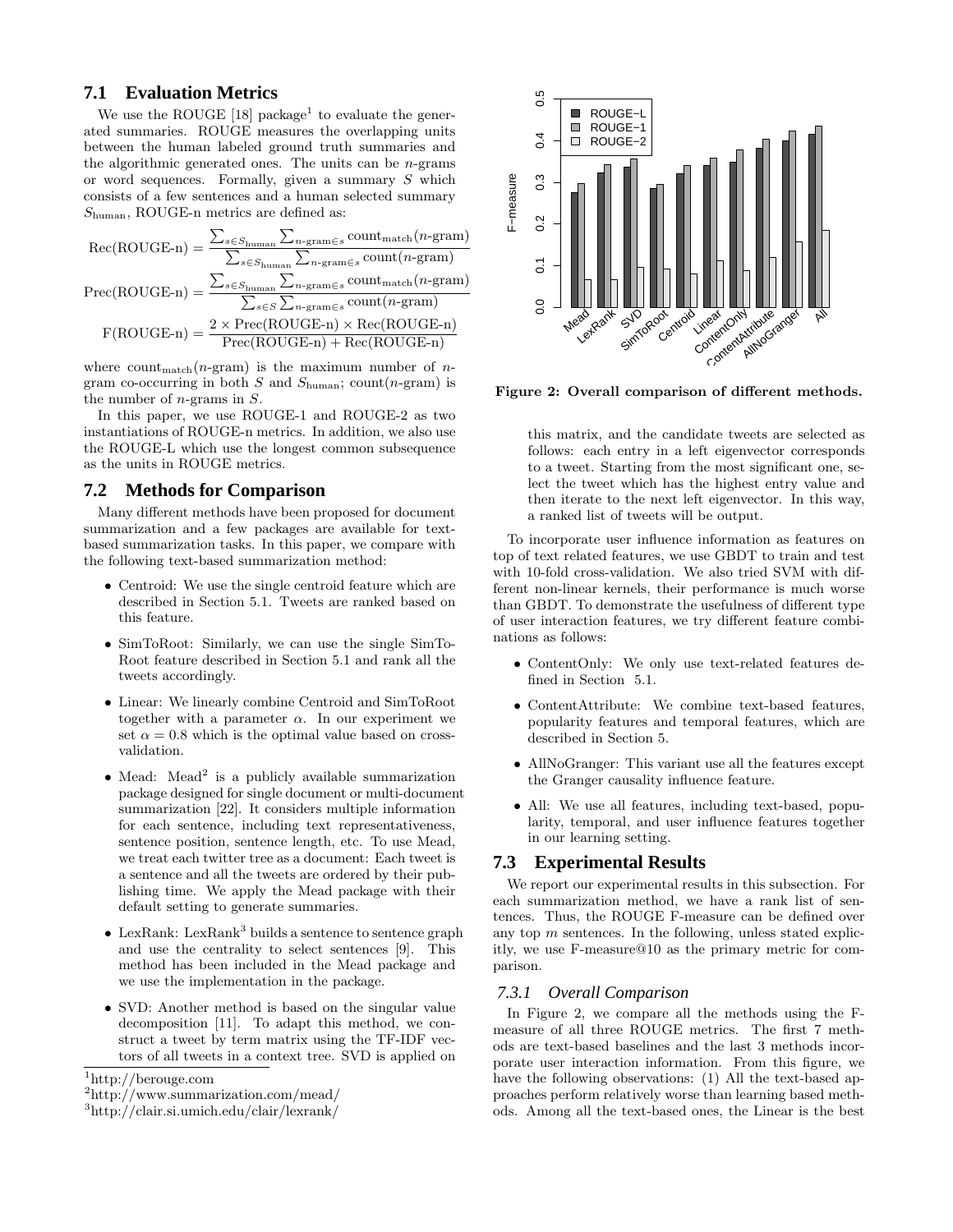Table 3: Improvement over the Linear method. Notation \* and \*\* means the improvement over the Linear method are significant at level 0.1 and 0.05; † means the improvement over the ContentAttribute method are significant at level 0.1

|           | ContentAttribute | AllNoGranger | All          |
|-----------|------------------|--------------|--------------|
| ROUGE-L   | $12.1\%*$        | $17.0\%*$    | $21.4\%$ **† |
| ROUGE-1   | $12.5\%*$        | $17.9\%*$    | $21.4\%$ **† |
| $ROUGE-2$ | $7.0\%$          | 39.7%        | $64.4\%*$    |

one and the next to it is the SVD method. Comparing Linear with SimToRoot and Centroid, the performance is improved. This shows that both information are useful in our summarization. (2) The last 3 methods are much better than all the text-based methods. For example, using ROUGE-L as the metric, we can improve over the Linear method 12% by ContentAttribute, 17% by AllNoGranger, and 21% by All. In Table 3, we compute the relative improvement over the Linear method for the last 3 methods. Most of the improvement are significant at level 0.1. (3) We also compare among the last three methods. It can be seen that the global user influence information can help. The t-test shows that the improvement of All over ContentAttribute is significant at level 0.1, which AllNoGranger is not significant. This results indicate the usefulness of our causality based influence model.

As we observed in Table 3, ROUGE-2 is not significant even if the improvement is about 40%. To understand this, we plot the performance of the four methods compared in Table 3 for each query in Figure 3. By comparing the figures horizontally, we can see that ROUGE-2 has extremely large variance over 10 different Twitter context trees. This observation may be due to the informally formatted tweets. For example, some tweets usually have repeated words like "love love love" to express their emotions, some Internet words like "lol", etc. All these could make the text-based ROUGE-2 less stable.

#### *7.3.2 The Impact of Summary Length*

The F-measure is a harmonic mean of precision and recall. Different length of summary will yield different results. In Figure 4, we plot the F-measure@N using the ROUGE-L as the metric where we vary N from 1 to 20. As we can see in this figure, the F-measure increases along with the the summary length. It peaks at around N=10 and becomes saturated or drops slightly when N is larger than 10. Intuitively, when the length is small, we will have a high precision but lower recall. A long summary can improve the recall but decrease the precision. Compared with the Linear method, all our method is more robust along with N. In our editorial data set, we have about 6 to 9 tweets selected by the editors. This means that many tweets are not informative. In our automatic summarization tasks, the results suggests that setting  $N = 10$  is a good choice to balance precision and recall.

#### **7.4 Discussions**

A good summary should have good quality but with less redundancy. In all of our methods, we do not consider the diversity. Then the question is whether diversification techniques such as Maximum Margin Relevance (MMR) [6] can benefit a method. In this section, we take the top 50 tweets



Figure 4: F-measure along with the top N results.

Table 4: The average pairwise similarity between tweets in a summary.

|       | Linear        | AllNoGranger | All    |
|-------|---------------|--------------|--------|
| Mean  | $\mid 0.4722$ | 0.0811       | 0.0864 |
| Stdev | 0.2080        | 0.0392       | 0.0474 |

from the ranked list of a method and take this as an input for MMR. We use the following implementation to diversify the results:

$$
(1 - \lambda)\operatorname{score}(t) - \lambda \max_{\tau \in S} \{\cos(\vec{t}, \vec{\tau})\}
$$

where score(t) is the output score of t from a method,  $S$ is the set of tweets already selected,  $\lambda$  is the parameter to control the degree of diversity. In MMR, we use the cosine similarity over the tweet text features to measure the redundancy. MMR is a greedy algorithm and we set  $S$  as empty in the beginning. Iteratively, we select a tweet which has the maximum marginal value in the above formula, until we obtain 10 tweets.

We compare the impact of MMR on different methods in Figure 5 using the ROUGE-L as the metric. From this figure, we can see that only the Linear method can benefit from the diversity component, while the other two can not. In order to understand this, we compute the average pairwise similarity among the top 10 results of a summary and compare the three methods based on it. The results are shown in Table 4. Clearly, the Linear method is much more redundant compared with our methods. Even though our learning-based methods does not explicitly model the diversity, our training examples are diversified and the user influence features we proposed can contribute to model diversity.

In this paper, we use the GBDT algorithm for learning. We also tried to use SVM based methods[5], but due to the small amount of positive examples and the high non-linear property of our learning task, SVM yielded pretty poor results and take a long time to converge. GBDT is a boosting approach, we show the impact of decision tree numbers in Figure 6. We can see that the performance increases along with the number of trees and drops afterwards. This means that GBDT can gradually pick-up the signals from our fea-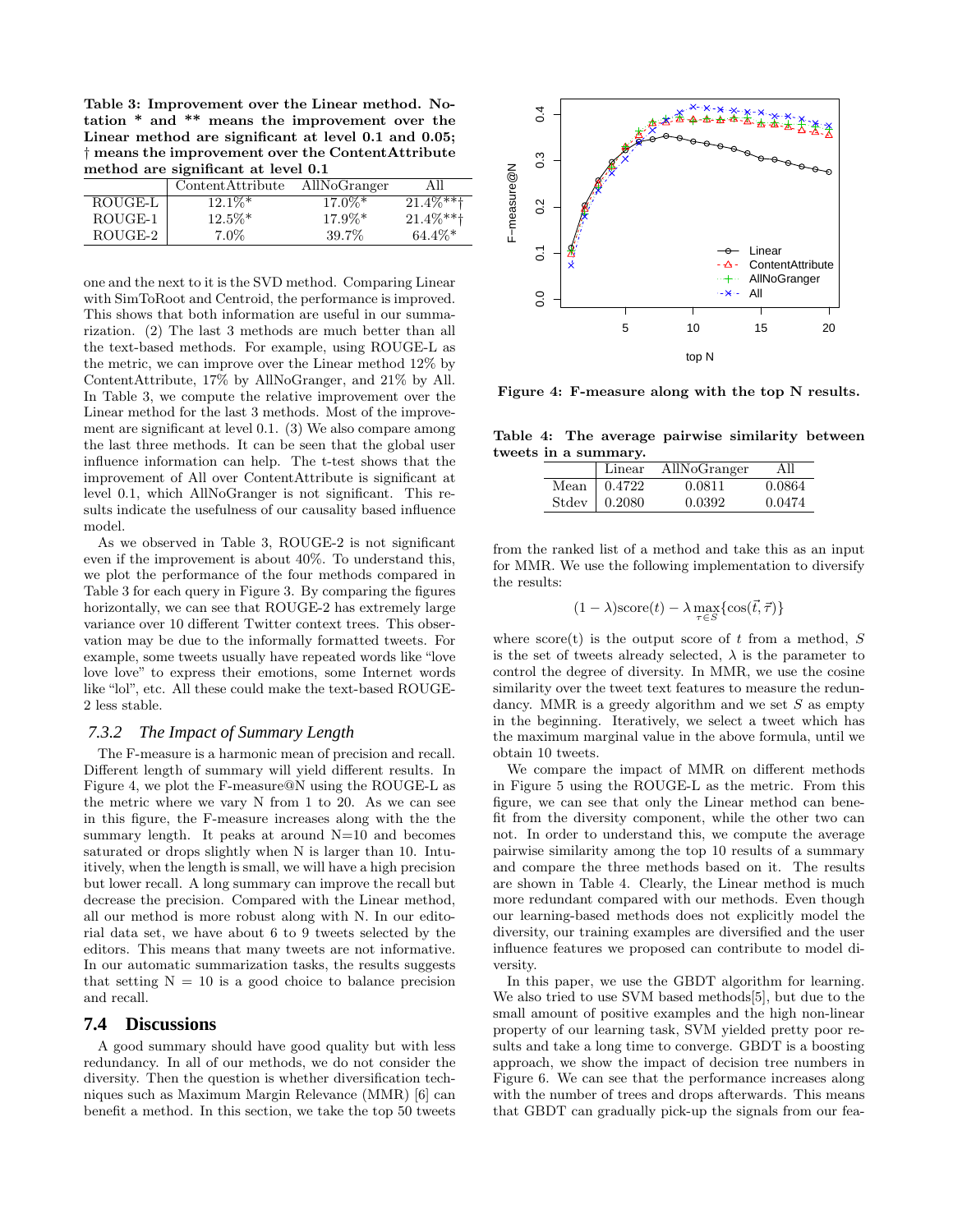

Figure 3: Results on each individual twitter context tree.



Figure 5: The impact of MMR on ROUGE-L.

tures for the summarization task. Combined with the MMR results, this result shows that GBDT is an effective to learn to generate a summary with diversity incorporated.

#### **8. CONCLUSION AND FUTURE WORK**

In this paper, we propose the problem of the Twitter context summarization, which is to help users get more context information when using Twitter. Traditional summarization methods only consider text information, and we leverage pairwise and global user influence models to improve text-based summarization. All signals are converted into features, and we cast Twitter context summarization into a supervised learning problem. To evaluate our methods, we collect an editorial data set in which 5 human editors are employed to generate a summary for each context tree. Analysis shows that twitter summarization is more difficult than general document summarization. Based on the editorial data set, our experimental results show that user influence information is very helpful to generate a high quality summary for each Twitter context tree. In particular, Granger Causality influence model provides the most effective user influence feature among all.

Our work can be extended as follows. As a supervised learning method requires more editorial data set, how to



Figure 6: Performance change along with the number of decision trees in GBDT.

provide a semi-supervised method, which is learned from user engagement instead of editorial labels, is a natural direction in the next step. In addition, it is valid to consider how to leverage geographical information for more complicated twitter context summarization. In the future, it will be interesting to study whether the same methodology can be used for other user-generated contents such as comments on news articles or comments on Facebook pages. Furthermore, how to incorporate other information such as the readability of tweets and the contents of contained URLs into summarization is also an interesting and challenging research direction.

# **9. ACKNOWLEDGMENTS**

This research was supported by the NSF research grants IIS-1134990 and the U.S. Defense Advanced Research Projects Agency (DARPA) award No. W911NF-12-1-0034. The views and conclusions contained herein are those of the authors and should not be interpreted as representing the official policies or endorsements, either expressed or implied, of any of the above organizations or any person connected with them.